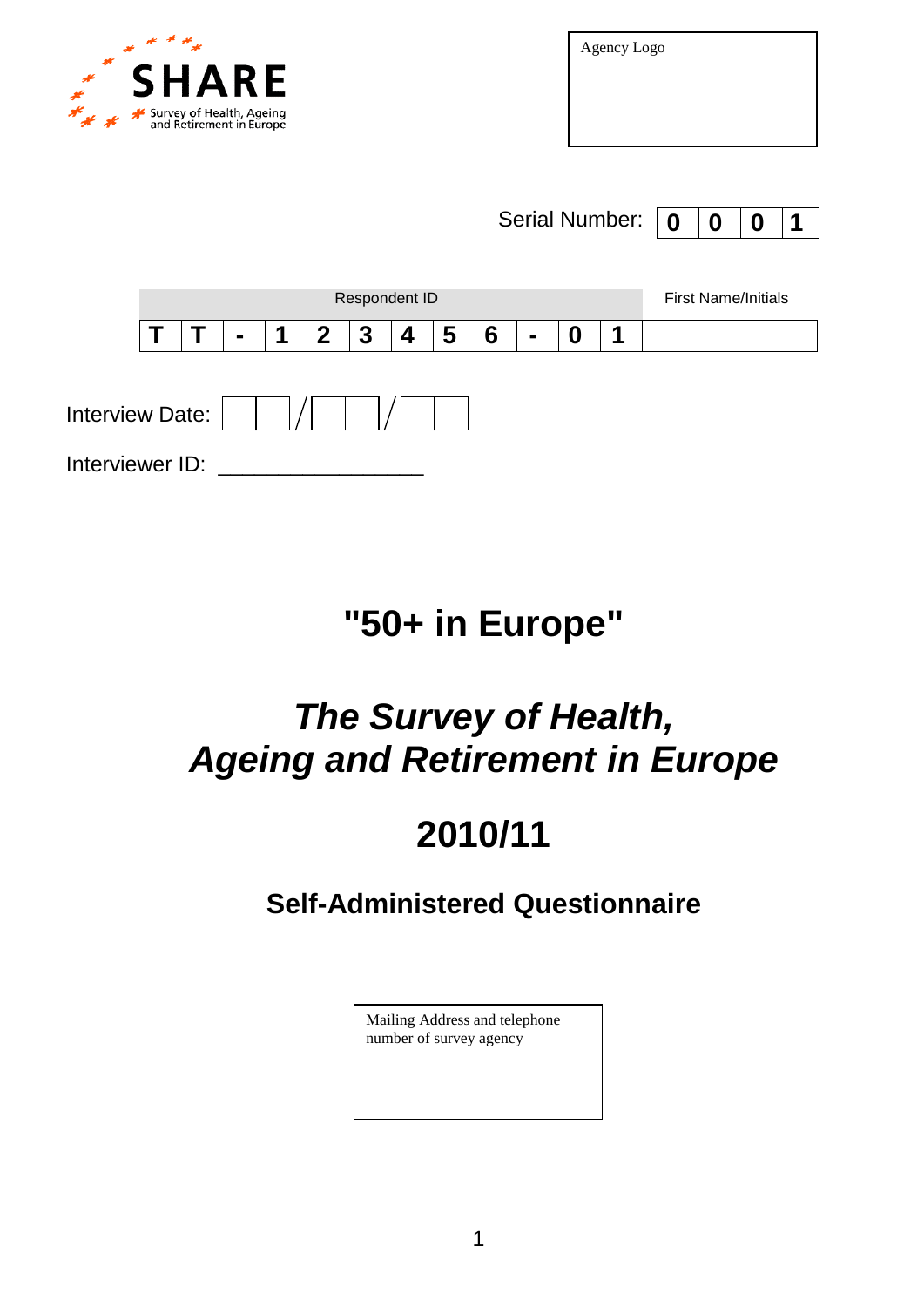**CZ1. Now, we would like to ask about your parents. Please indicate the highest level of education that your mother and your father achieved:**

|              |                                  | Father | <b>Mother</b> |
|--------------|----------------------------------|--------|---------------|
|              | <b>Education of your parents</b> |        |               |
| a)           | No formal education              | $\Box$ | $\Box$        |
| b)           | <b>Primary education</b>         | $\Box$ | $\Box$ ,      |
| $\mathbf{C}$ | <b>Vocational education</b>      | $\Box$ | $\Box$        |
| d)           | Secondary education              |        | $\Box$        |
| $\epsilon$   | <b>Higher Education</b>          |        | $\Box$ ,      |
|              | <b>Other</b>                     |        |               |

### **CZ2. Please indicate the first full-time profession of yourself, your father and your mother:**

## **Original profession of yourself and your parents**

| a)           | Your original profession     |  |
|--------------|------------------------------|--|
| b)           | Father's original profession |  |
| $\mathbf{C}$ | Mother's original profession |  |

### **CZ3. Please indicate the last full-time profession (before retirement) of your father and your mother:**

## **Last profession of your parents**

| a) | Father's last profession |  |
|----|--------------------------|--|
| b) | Mother's last profession |  |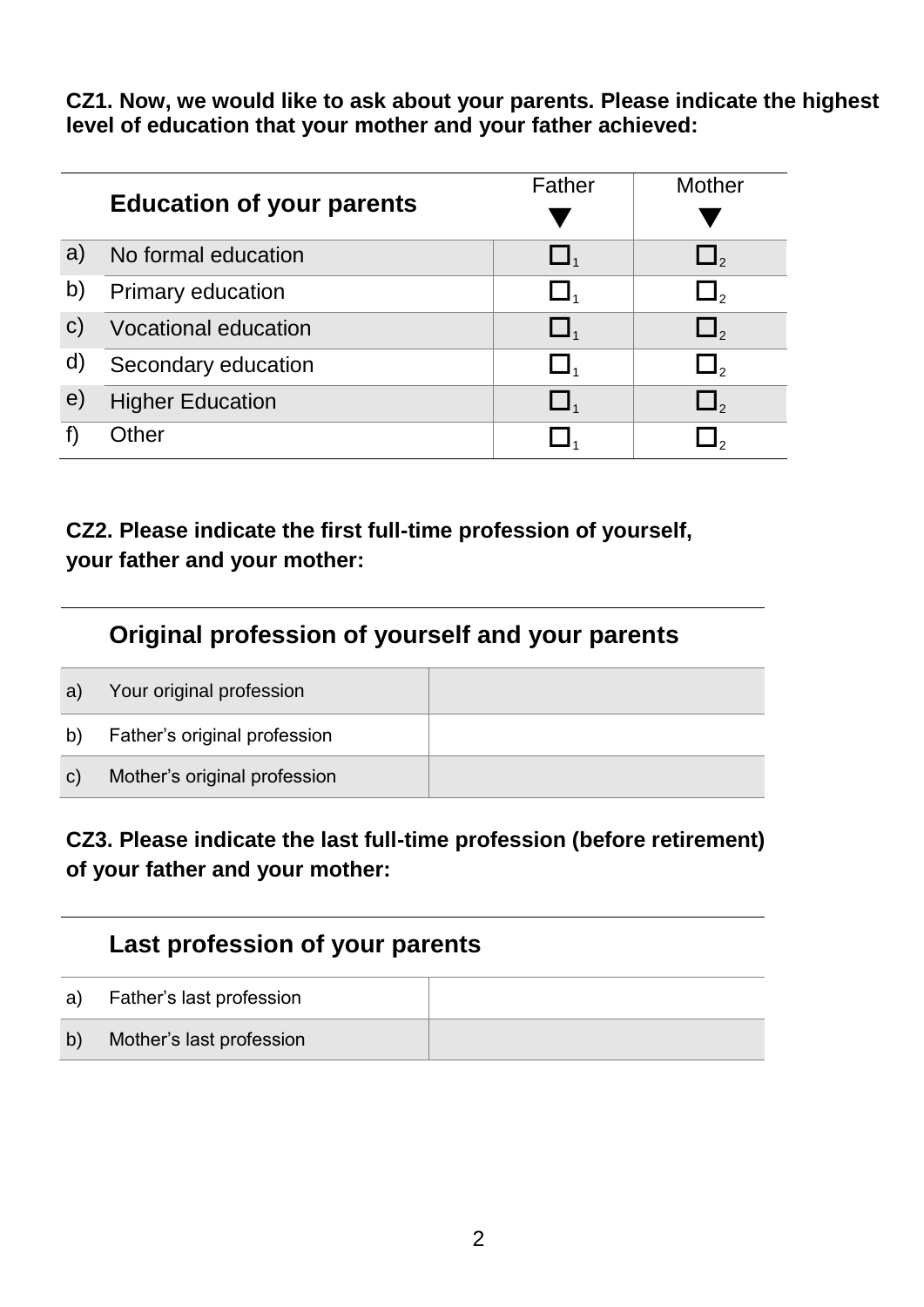**We are interested in the consequences of the political situation of the 20th century on the lives of our respondents. Questions 4-15 ask for consequences of the political situation in Czechoslovakia since the time of World War II.**

**CZ4. Please tell us by marking appropriate fields in the table below whether you or any of your close relatives experienced any of the following events during World War II in 1938-1945:**

|              | <b>Persecution</b><br>1938-1945                                                 | Yourself                       | Spouse/<br>Partner | Father         | Mother     | Child         | Sibling                           | Other<br>Relative   |
|--------------|---------------------------------------------------------------------------------|--------------------------------|--------------------|----------------|------------|---------------|-----------------------------------|---------------------|
| a)           | <b>Lost life</b>                                                                |                                | $\Box_2$           | $\Box_3$       | $\Box_{4}$ | $\Box_5$      | $\square_{\scriptscriptstyle{6}}$ | $\square$           |
| b)           | In concentration<br>camp                                                        | $\Box_{\scriptscriptstyle{1}}$ | $\Box_{2}$         | $\square_{_3}$ | $\Box_{4}$ | $\square_{5}$ | $\square_{6}$                     | $\square$           |
| $\mathsf{C}$ | In prison                                                                       | $\Box_1$                       | $\Box_2$           | $\Box_3$       | $\Box_{4}$ | $\Box_5$      | $\square_{6}$                     | $\Box$ <sub>7</sub> |
| d)           | <b>Forced labor</b>                                                             | $\Box_{\scriptscriptstyle{1}}$ | $\Box_2$           | $\Box_3$       | $\Box_{4}$ | $\square_{5}$ | $\square_{\scriptscriptstyle{6}}$ | $\Box$              |
| e)           | <b>Resettlement</b>                                                             | $\Box_1$                       | $\Box_2$           | $\Box_3$       | $\Box_{4}$ | $\Box_5$      | $\square_{6}$                     | $\Box$ <sub>7</sub> |
| f            | <b>Exile, emigration</b>                                                        | $\Box_{\scriptscriptstyle{1}}$ | $\Box_2$           | $\Box_3$       | $\Box_{4}$ | $\Box_5$      | $\square_{6}$                     | $\Box$              |
| g)           | Lost career, job,<br>education                                                  | $\Box_1$                       | $\Box_2$           | $\Box_3$       | $\Box_{4}$ | $\Box_5$      | $\square_{\scriptscriptstyle{6}}$ | $\square$           |
| h)           | Lost property,<br>assets, business,<br>farm                                     | $\Box_{\scriptscriptstyle{1}}$ | $\Box$ ,           | $\Box_3$       | $\Box_{4}$ | $\Box_5$      | $\square_{6}$                     | $\Box$              |
| i)           | <b>Other event</b>                                                              | $\Box_1$                       | $\Box_2$           | $\Box_3$       | $\Box_{4}$ | $\Box_5$      | $\square_{\scriptscriptstyle{6}}$ | $\square$           |
| j)           | Please specify<br>(event, year,<br>duration, location,<br>other relative etc.): |                                |                    |                |            |               |                                   |                     |
| $\mathsf{k}$ | Nobody                                                                          |                                |                    |                |            |               |                                   |                     |
| $\vert$      | Refuse to answer                                                                |                                |                    |                |            |               |                                   |                     |

#### **CZ 5. Repopulation of the Sudetenland**

|    |                                                                                                       | Yes (in year) | No |
|----|-------------------------------------------------------------------------------------------------------|---------------|----|
| a) | Did your family move into the Sudetenland during their<br>repopulation after the end of World War II? | $\Box_1$ ()   |    |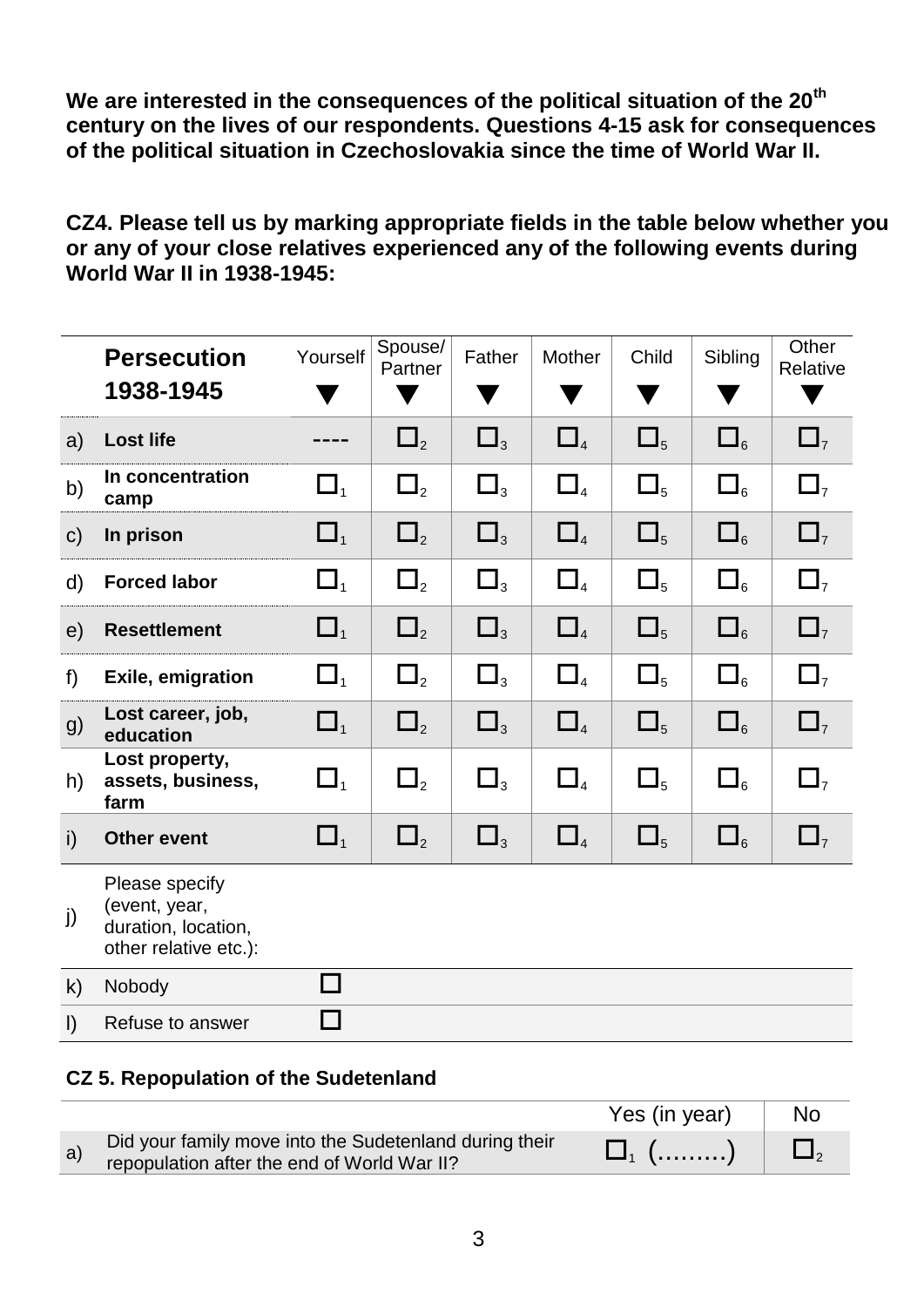**CZ6. Please tell us by marking appropriate fields in the table below whether you or any of your close relatives experienced any of the following events during the communist regime in Czechoslovakia in 1948-1968:**

|              | <b>Persecution</b><br>1948-1968                                              | Yourself                         | Spouse/<br>Partner | Father              | Mother                           | Child         | Sibling                           | Other<br>Relative   |
|--------------|------------------------------------------------------------------------------|----------------------------------|--------------------|---------------------|----------------------------------|---------------|-----------------------------------|---------------------|
| a)           | <b>Lost life</b>                                                             |                                  | $\Box_2$           | $\Box$ <sub>3</sub> | $\Box_4$                         | $\Box_5$      | $\square_{6}$                     | $\Box$ <sub>7</sub> |
| b)           | In prison/In labor camp                                                      | $\Box_{\scriptscriptstyle{1}}$   | $\square_{2}$      | $\Box_3$            | $\Box_{\scriptscriptstyle 4}$    | $\Box_5$      | $\square_{6}$                     | $\Box$              |
| $\mathsf{C}$ | <b>Resettlement</b>                                                          | $\square_{\scriptscriptstyle 1}$ | $\square_{2}$      | $\Box_3$            | $\square$                        | $\square_{5}$ | $\square_{6}$                     | $\Box$ <sub>7</sub> |
| d)           | <b>Exile, emigration</b>                                                     | $\Box_1$                         | $\square_{2}$      | $\Box_3$            | $\Box_{\scriptscriptstyle 4}$    | $\Box_5$      | $\square_{6}$                     | $\Box$              |
| e)           | Lost career/job                                                              | $\square_{1}$                    | $\square_{2}$      | $\Box_3$            | $\square_{\scriptscriptstyle 4}$ | $\Box_5$      | $\square_{6}$                     | $\Box$              |
| f)           | Lost major<br>property/assets or<br>business                                 | $\Box_1$                         | $\square_{2}$      | $\square_{_3}$      | $\Box_{\scriptscriptstyle 4}$    | $\square_{5}$ | $\square_{6}$                     | $\Box$              |
| g)           | <b>Lost farm/land in</b><br>collectivization                                 | $\Box_1$                         | $\Box_2$           | $\Box_3$            | $\Box_{\scriptscriptstyle 4}$    | $\Box_5$      | $\square_{6}$                     | $\Box$              |
| h)           | <b>Denied access to</b><br>education                                         | $\Box_{\scriptscriptstyle{1}}$   | $\square_{2}$      | $\Box_3$            | $\Box_{\scriptscriptstyle 4}$    | $\square_{5}$ | $\square_{6}$                     | $\Box$              |
| i)           | <b>Forced military service</b>                                               | $\Box_1$                         | $\Box_2$           | $\Box_3$            | $\square_{\scriptscriptstyle 4}$ | $\Box_5$      | $\square_{6}$                     | $\Box$              |
| j)           | <b>Forced psychiatric</b><br>treatment                                       | $\Box_{\scriptscriptstyle{1}}$   | $\square_{2}$      | $\Box_3$            | $\Box_{\scriptscriptstyle 4}$    | $\Box_5$      | $\square_{6}$                     | $\Box$              |
| $\mathsf{k}$ | <b>Other event</b>                                                           | $\Box_1$                         | $\square_{2}$      | $\Box_3$            | $\Box_{\scriptscriptstyle 4}$    | $\square_{5}$ | $\square_{\scriptscriptstyle{6}}$ | $\Box$              |
| $\mathsf{I}$ | Please specify (event,<br>year, duration, location,<br>other relative etc.): |                                  |                    |                     |                                  |               |                                   |                     |
|              | m) Nobody                                                                    |                                  |                    |                     |                                  |               |                                   |                     |
| n)           | Refuse to answer                                                             |                                  |                    |                     |                                  |               |                                   |                     |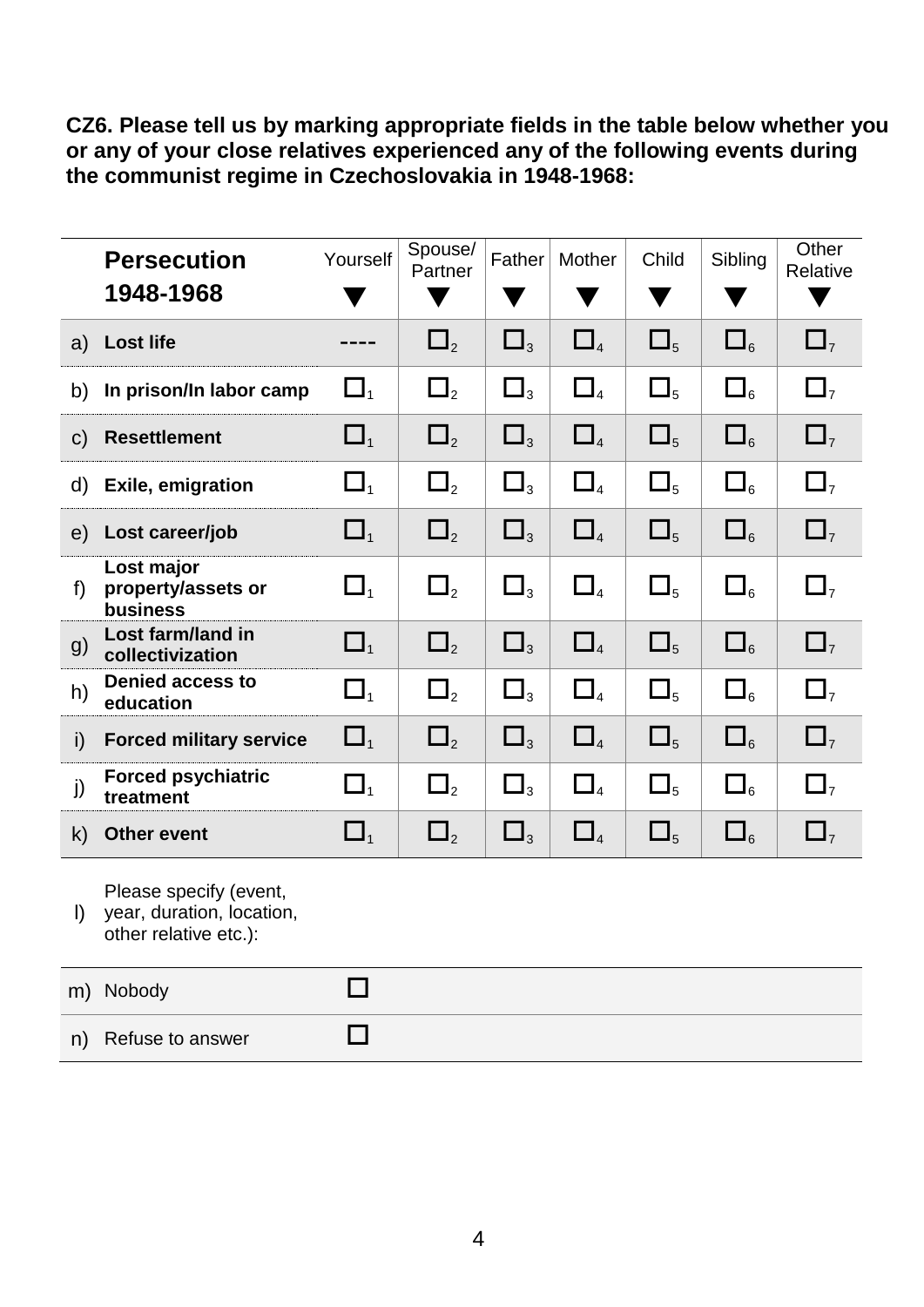**CZ7. Please tell us by marking appropriate fields in the table below what were the reasons for these events during the communist regime in Czechoslovakia in 1948-1968:**

|              | <b>Reasons</b><br>1948-1968                                                   | Yourself                       | Spouse/<br>Partner | Father              | Mother                         | Child    | Sibling            | Other<br>Relative |
|--------------|-------------------------------------------------------------------------------|--------------------------------|--------------------|---------------------|--------------------------------|----------|--------------------|-------------------|
| a)           | <b>Own political beliefs</b>                                                  | $\Box$ <sub>1</sub>            | $\Box_2$           | $\Box_3$            | $\Box$ <sub>4</sub>            | $\Box_5$ | $\Box_{\kappa}$    | $\Box$            |
| b)           | <b>Religion</b>                                                               | $\Box_{\scriptscriptstyle{1}}$ | $\Box_2$           | $\Box_3$            | $\Box_{4}$                     | $\Box_5$ | $\square_{\kappa}$ | $\Box$            |
| $\mathsf{C}$ | <b>Ethnicity</b>                                                              | $\Box$ <sub>1</sub>            | $\Box$ ,           | $\square_{3}$       | $\Box_{\scriptscriptstyle{4}}$ | $\Box_5$ | $\square_{\kappa}$ | $\Box$            |
| d)           | <b>Class background</b>                                                       | $\Box$                         | $\Box_2$           | $\Box$ <sub>3</sub> | $\Box_{\scriptscriptstyle{A}}$ | $\Box_5$ | $\square_{\kappa}$ | $\Box$            |
| e)           | <b>Political beliefs,</b><br>religion or ethnicity of<br>other family members | $\Box$ <sub>1</sub>            | $\Box$             | $\Box$ <sub>3</sub> | $\Box_{4}$                     | $\Box_5$ | $\square_{6}$      | $\Box$            |
| f)           | <b>Other reasons</b>                                                          | $\Box_{\scriptscriptstyle{1}}$ | $\Box$ ,           | $\Box_3$            | $\Box_{4}$                     | $\Box_5$ | $\Box_{6}$         | $\Box$            |

g) Please specify:

| h)           | Nobody           |  |
|--------------|------------------|--|
| $\mathsf{i}$ | Refuse to answer |  |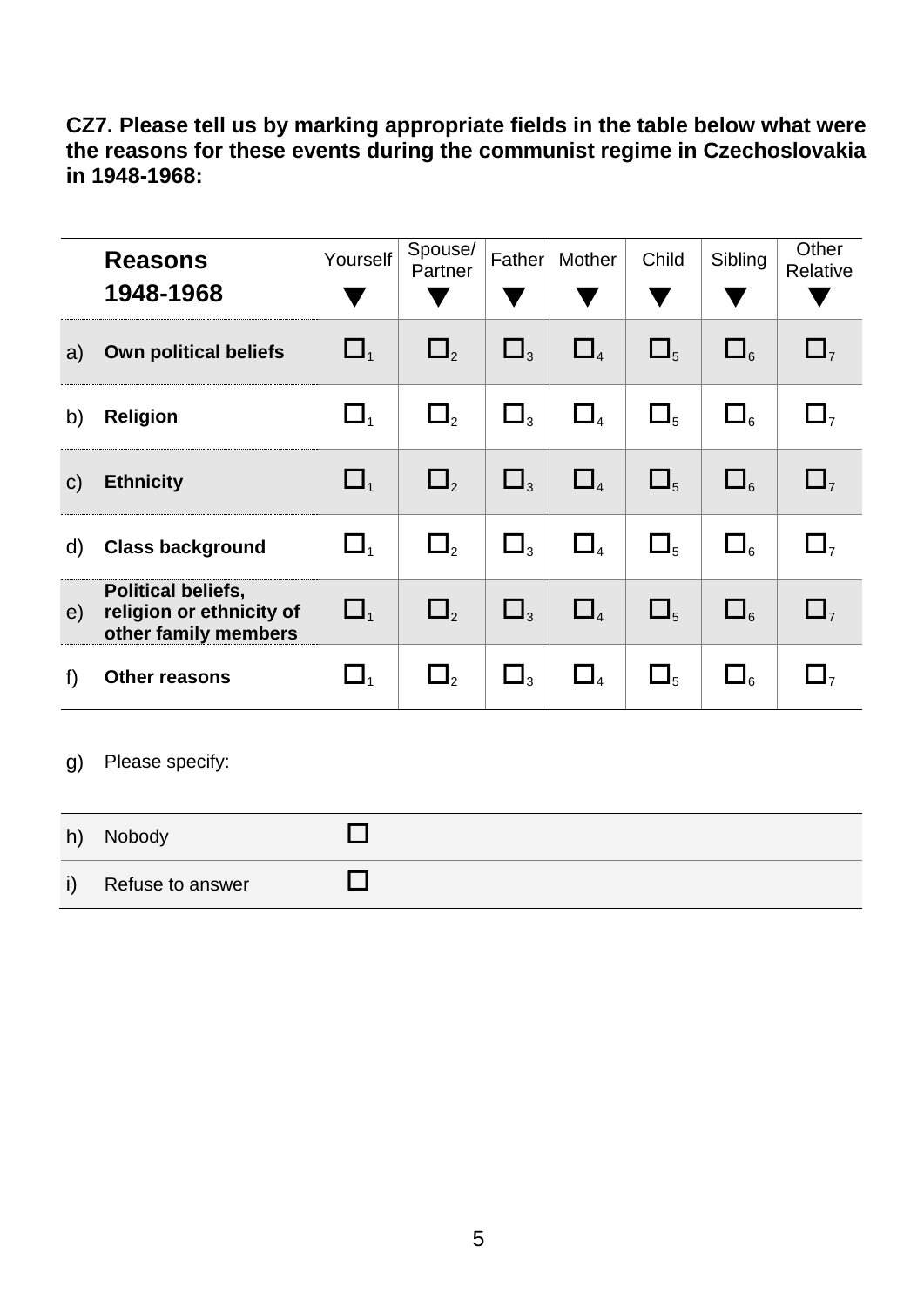**CZ8. Please tell us by marking appropriate fields in the table below what were the consequences of these events during the communist regime in Czechoslovakia in 1948-1968:**

|              | <b>Consequences</b><br>1948-1968                    | Yourself            | Spouse/<br>Partner | Father   | Mother                         | Child         | Sibling         | Other<br>Relative |
|--------------|-----------------------------------------------------|---------------------|--------------------|----------|--------------------------------|---------------|-----------------|-------------------|
| a)           | <b>Physical and/or</b><br>mental health<br>problems | $\Box_1$            | $\Box$             | $\Box_3$ | $\Box$ <sub>4</sub>            | $\Box_{5}$    | $\Box_{\kappa}$ | $\mathsf{L}$      |
| b)           | <b>Family problems</b>                              | $\Box$ <sub>1</sub> | $\Box$ ,           | $\Box_3$ | $\Box_{\scriptscriptstyle{4}}$ | $\square_{5}$ | $\Box_{\kappa}$ | $\Box$            |
| $\mathsf{C}$ | <b>Financial problems</b>                           | $\Box$ <sub>1</sub> | $\Box$ ,           | $\Box_3$ | $\Box$ <sub>4</sub>            | $\Box_5$      | $\Box_{\kappa}$ | $\Box$            |
| d)           | <b>Other problems</b>                               | $\Box$ <sub>1</sub> | $\Box$ ,           | $\Box_3$ | $\Box_4$                       | $\Box_5$      | $\Box_{6}$      | $\Box$            |

e) Please specify:

| $f \setminus$ | Nobody           |  |
|---------------|------------------|--|
| g)            | Refuse to answer |  |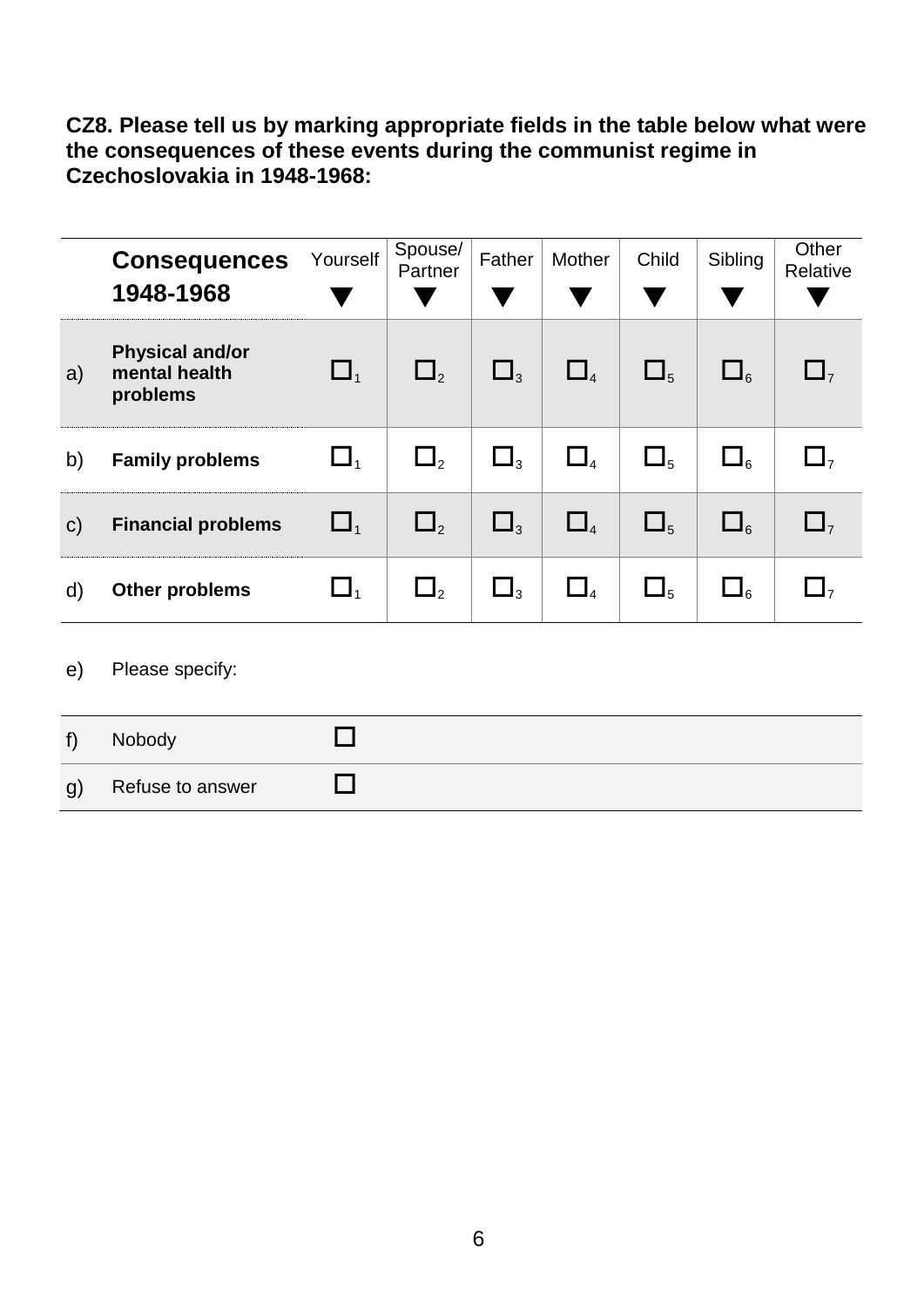**CZ9. Please tell us by marking appropriate fields in the table below whether you or any of your close relatives experienced any of the following events during the communist regime in Czechoslovakia in 1969-1989:**

|              | <b>Persecution</b><br>1969-1989                                              | Yourself                       | Spouse/<br>Partner | Father   | Mother                           | Child         | Sibling                           | Other<br>Relative   |
|--------------|------------------------------------------------------------------------------|--------------------------------|--------------------|----------|----------------------------------|---------------|-----------------------------------|---------------------|
| a)           | <b>Lost life</b>                                                             |                                | $\square_{2}$      | $\Box_3$ | $\square$ <sub>4</sub>           | $\square_{5}$ | $\square_{\scriptscriptstyle{6}}$ | $\square$           |
| b)           | In prison                                                                    | $\Box$                         | $\Box_2$           | $\Box_3$ | $\Box_{\scriptscriptstyle{4}}$   | $\Box_5$      | $\square_{6}$                     | $\Box$              |
| $\mathsf{C}$ | <b>Resettlement</b>                                                          | $\Box_1$                       | $\square_{2}$      | $\Box_3$ | $\Box_4$                         | $\square_{5}$ | $\square_{6}$                     | $\Box$              |
| d)           | <b>Exile, emigration</b>                                                     | $\Box$                         | $\Box$ ,           | $\Box_3$ | $\Box_{\scriptscriptstyle{4}}$   | $\square_{5}$ | $\square_{6}$                     | $\Box$ <sub>7</sub> |
| e)           | Lost career/job                                                              | $\Box_1$                       | $\square_{2}$      | $\Box_3$ | $\square_{\scriptscriptstyle 4}$ | $\Box_5$      | $\square_{\scriptscriptstyle{6}}$ | $\square$           |
| f)           | Lost major<br>property/assets or<br>business                                 | $\Box$                         | $\Box_2$           | $\Box_3$ | $\Box_{\scriptscriptstyle{4}}$   | $\Box_5$      | $\square_{\kappa}$                | $\Box$              |
| g)           | Lost farm/land in<br>collectivisation                                        | $\Box_1$                       | $\Box_2$           | $\Box_3$ | $\square$                        | $\square_{5}$ | $\square_{6}$                     | $\square$           |
| h)           | <b>Denied access to</b><br>education                                         | $\Box$ <sub>1</sub>            | $\Box_2$           | $\Box_3$ | $\square$ <sub>4</sub>           | $\Box_5$      | $\square_{\scriptscriptstyle{6}}$ | $\Box$              |
| $\mathsf{i}$ | <b>Forced military service</b>                                               | $\Box$ <sub>1</sub>            | $\Box_2$           | $\Box_3$ | $\Box$ <sub>4</sub>              | $\Box_5$      | $\square_{6}$                     | $\Box$ <sub>7</sub> |
| j)           | <b>Forced psychiatric</b><br>treatment                                       | $\Box$                         | $\Box$ ,           | $\Box_3$ | $\Box_{4}$                       | $\Box_5$      | $\square_{\kappa}$                | $\Box$              |
| k)           | <b>Other event</b>                                                           | $\Box_{\scriptscriptstyle{1}}$ | $\Box_2$           | $\Box_3$ | $\Box_{\scriptscriptstyle 4}$    | $\square_{5}$ | $\square_{\scriptscriptstyle{6}}$ | $\Box$ <sub>7</sub> |
| $\vert$      | Please specify (event,<br>year, duration, location,<br>other relative etc.): |                                |                    |          |                                  |               |                                   |                     |
| m)           | Nobody                                                                       |                                |                    |          |                                  |               |                                   |                     |
| n)           | Refuse to answer                                                             | $\mathbb{Z}^2$                 |                    |          |                                  |               |                                   |                     |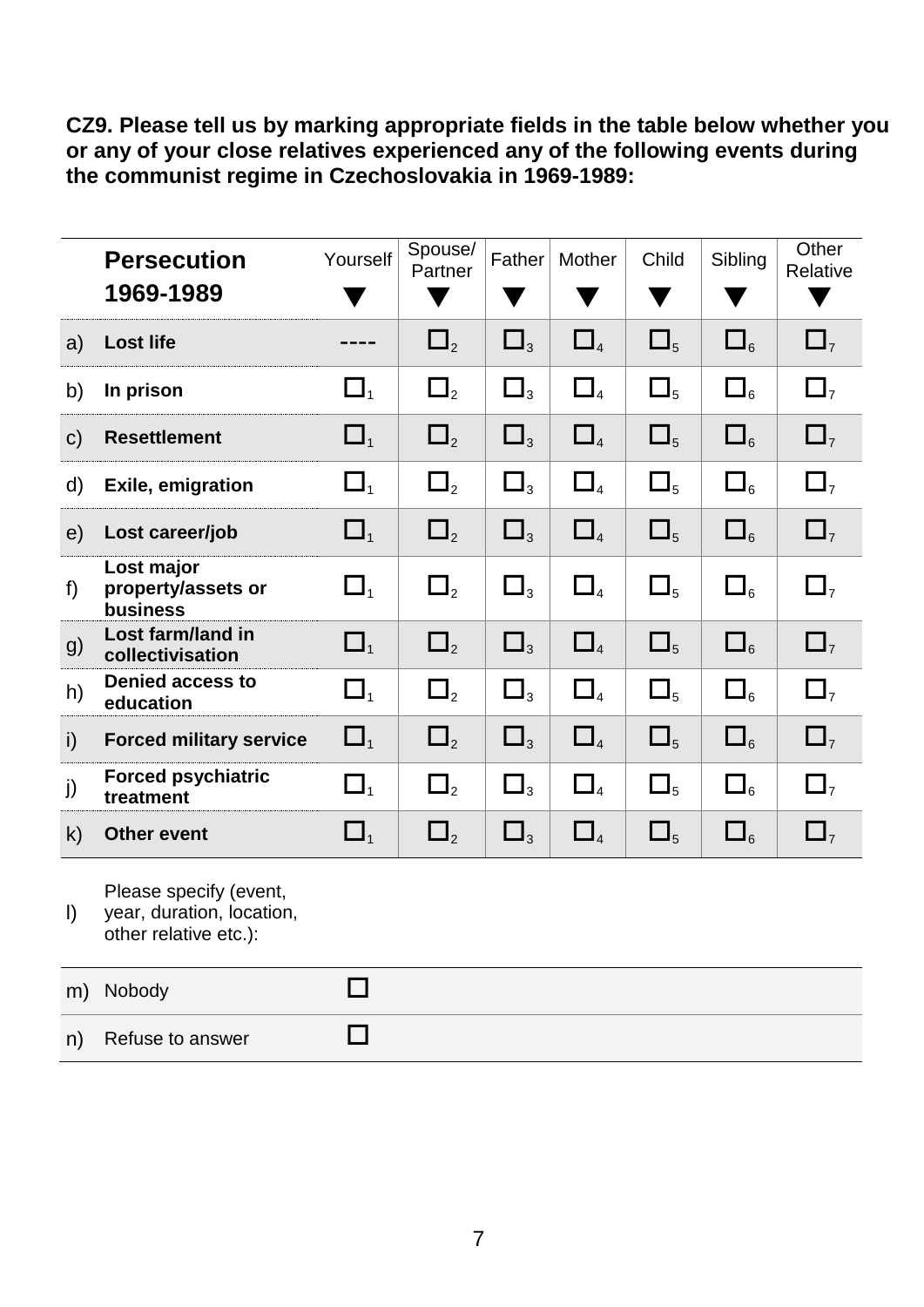**CZ10. Please tell us by marking appropriate fields in the table below what were the reasons for these events during the communist regime in Czechoslovakia in 1969-1989:**

|              | <b>Reasons</b><br>1969-1989                                                   | Yourself                       | Spouse/<br>Partner | Father              | Mother                         | Child         | Sibling            | Other<br>Relative |
|--------------|-------------------------------------------------------------------------------|--------------------------------|--------------------|---------------------|--------------------------------|---------------|--------------------|-------------------|
| a)           | <b>Own political beliefs</b>                                                  | $\Box$ <sub>1</sub>            | $\Box_2$           | $\Box$ <sub>3</sub> | $\Box$                         | $\Box_5$      | $\square_{6}$      | $\Box$            |
| b)           | <b>Religion</b>                                                               | $\Box_{\scriptscriptstyle{1}}$ | $\Box$ ,           | $\Box_3$            | $\Box_{\scriptscriptstyle{A}}$ | $\Box_5$      | $\square_{6}$      | $\Box$            |
| $\mathsf{C}$ | <b>Ethnicity</b>                                                              | $\Box$ <sub>1</sub>            | $\Box$ ,           | $\Box_3$            | $\Box_{\scriptscriptstyle{4}}$ | $\square_{5}$ | $\square_{\kappa}$ | $\Box$            |
| d)           | <b>Class background</b>                                                       | $\Box_{\scriptscriptstyle{1}}$ | $\Box$ ,           | $\Box$ <sub>3</sub> | $\Box$ <sub>4</sub>            | $\Box_{5}$    | $\square_{\kappa}$ | $\Box$            |
| e)           | <b>Political beliefs,</b><br>religion or ethnicity of<br>other family members | $\Box$ <sub>1</sub>            | $\Box$ ,           | $\Box$ <sub>3</sub> | $\Box$                         | $\Box_{5}$    | $\square_{6}$      | $\Box$            |
| f)           | <b>Other reasons</b>                                                          | $\Box_{1}$                     | $\Box$ ,           | $\Box$ <sub>3</sub> | $\Box$                         | $\square_{5}$ | $\square_{\kappa}$ | $\Box$            |

g) Please specify:

| h) | Nobody           |  |
|----|------------------|--|
| i) | Refuse to answer |  |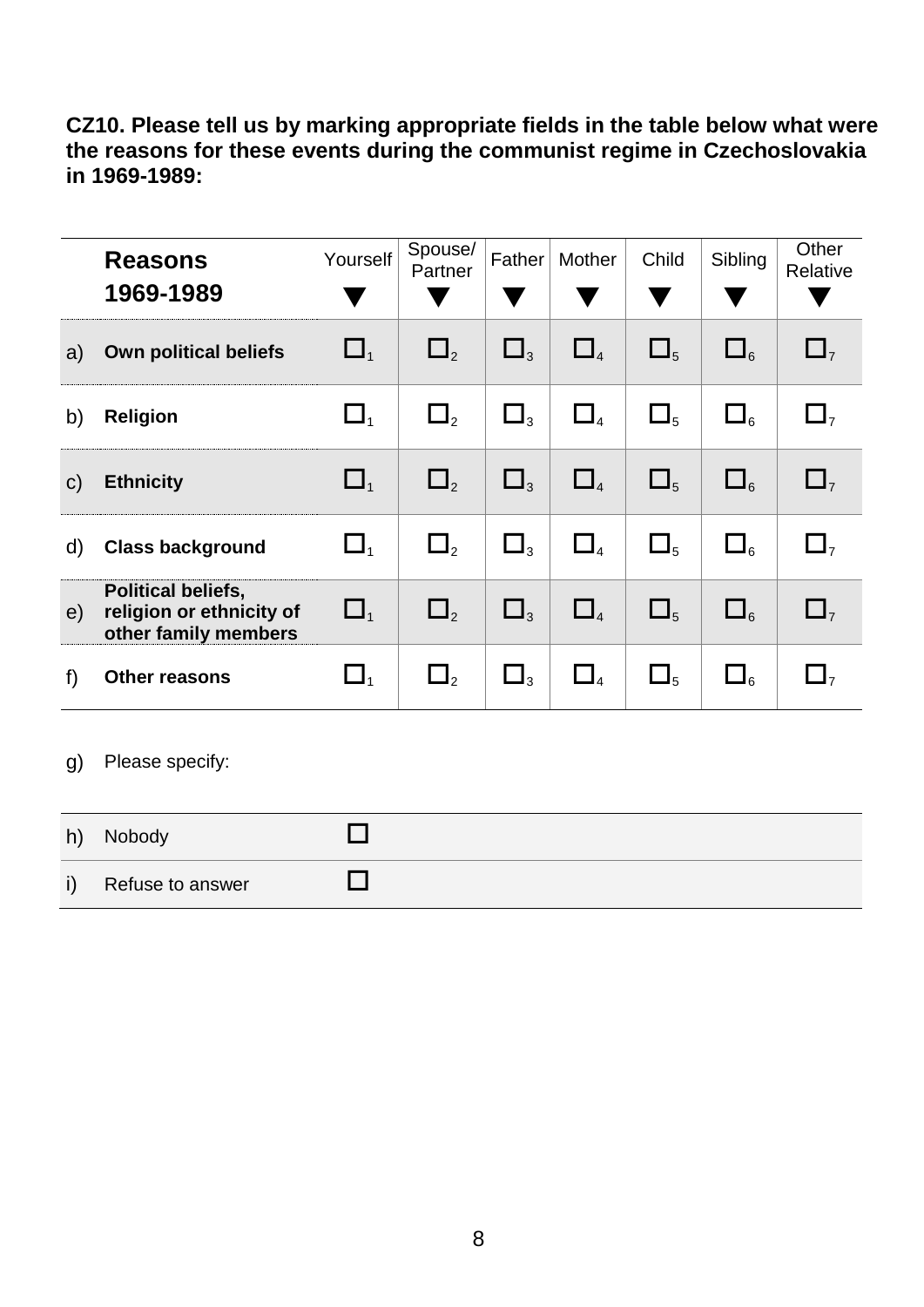**CZ11. Please tell us by marking appropriate fields in the table below what were the consequences of these events during the communist regime in Czechoslovakia in 1969-1989:**

|              | <b>Consequences</b><br>1969-1989                 | Yourself            | Spouse/<br>Partner | Father              | Mother   | Child         | Sibling         | Other<br>Relative |
|--------------|--------------------------------------------------|---------------------|--------------------|---------------------|----------|---------------|-----------------|-------------------|
| a)           | <b>Physical and/or mental</b><br>health problems | $\Box$ <sub>1</sub> | $\Box_2$           | $\Box$ <sub>3</sub> | $\Box$   | $\Box_5$      | $\Box_{6}$      | $\Box$            |
| b)           | <b>Family problems</b>                           | $\Box_1$            | $\Box$ ,           | $\Box$ <sub>3</sub> | $\Box_4$ | $\square_{5}$ | $\Box_{\kappa}$ | $\Box$            |
| $\mathsf{C}$ | <b>Financial problems</b>                        | $\Box$ <sub>1</sub> | $\Box$ ,           | $\Box$ <sub>3</sub> | $\Box$   | $\Box_{5}$    | $\Box_{\kappa}$ | $\mathbf{L}$      |
| d)           | <b>Other problems</b>                            | $\Box$              | $\mathsf{L}_2$     | $\Box_3$            | $\Box$   | $\Box_5$      | $\Box$          | $\Box$            |

e) Please specify:

| $f$ ) | Nobody              |  |
|-------|---------------------|--|
|       | g) Refuse to answer |  |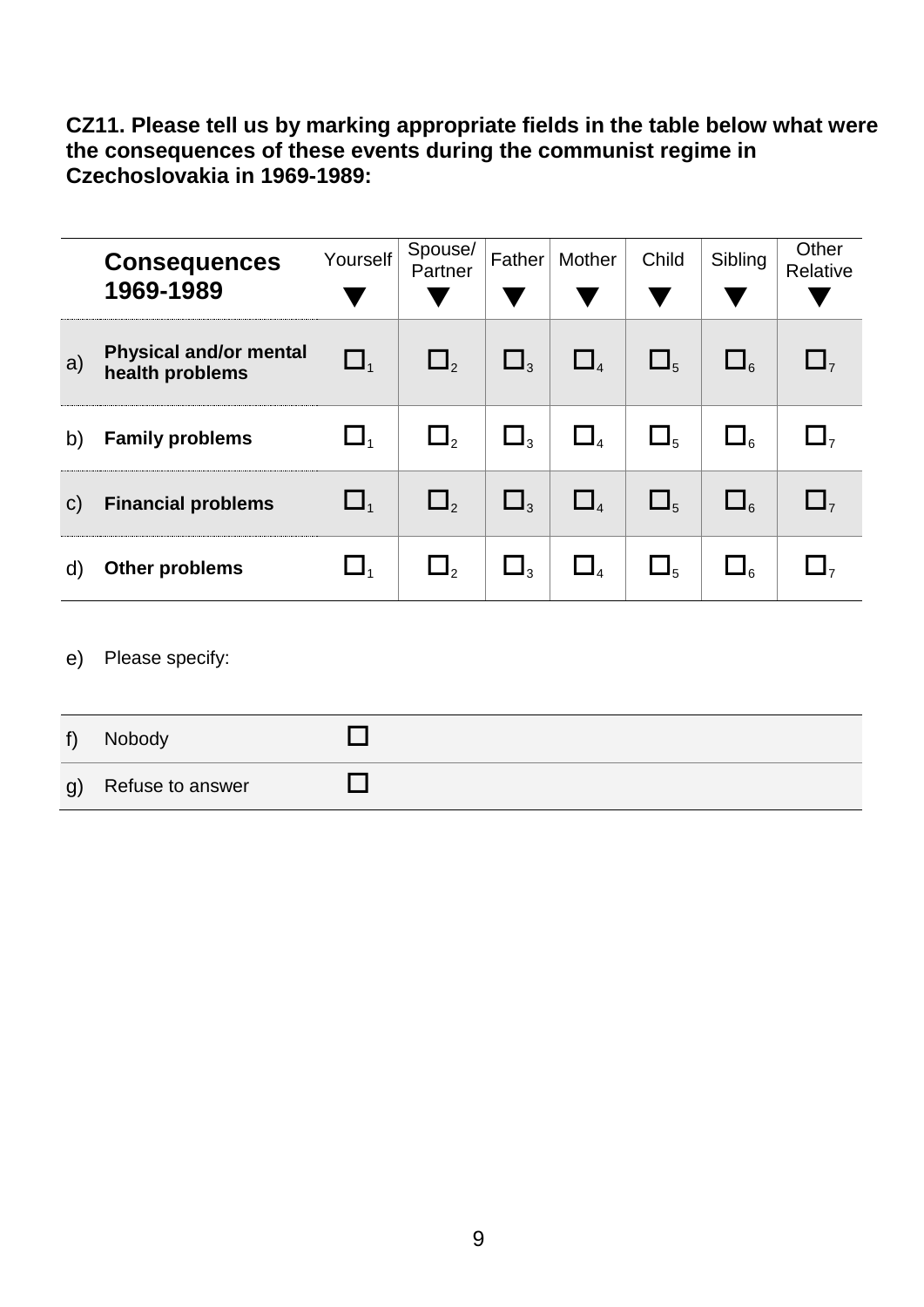**Please tell us by marking appropriate fields in the table below whether you or any of your close relatives participated in the following movements or parties in the Czechoslovakia in 1938-1989:**

#### **CZ12. During the World War II (1938-1945):**

|    | 1938-1945                  | Yourself | Spouse/<br>Partner  | Father | Mother | Child | Sibling | Other<br>Relative |
|----|----------------------------|----------|---------------------|--------|--------|-------|---------|-------------------|
|    |                            |          |                     |        |        |       |         |                   |
| a) | <b>Resistance movement</b> |          | $\Box$ <sub>2</sub> | 3.     |        |       | ء∎      |                   |
|    | Other organization         |          | ┛                   | ⊿ ג    |        | 5 ك   | ∍נ      |                   |

#### c) Please specify:

| $\mathsf{d}$ | Nobody           |  |
|--------------|------------------|--|
| $\epsilon$   | Refuse to answer |  |

#### **CZ13. In the democratic period after the World War II till the year 1948:**

|              | 1945-1948                                | Yourself                       | Spouse/<br>Partner | Father              | Mother                         | Child      | Sibling            | Other<br>Relative |
|--------------|------------------------------------------|--------------------------------|--------------------|---------------------|--------------------------------|------------|--------------------|-------------------|
| a)           | <b>Communist Party</b>                   | $\Box_1$                       | $\Box$             | $\Box$ <sub>3</sub> | $\Box$                         | $\Box_5$   | $\Box_{\kappa}$    | $\mathbf{L}$      |
| b)           | <b>Social Democratic</b><br><b>Party</b> | $\Box_{\scriptscriptstyle{1}}$ | $\Box_2$           | $\Box_3$            | $\Box$                         | $\Box_5$   | $\Box_{\kappa}$    | $\Box$            |
| $\mathsf{C}$ | <b>People's Party</b>                    | $\Box$                         | $\Box$             | $\square$           | $\Box$ <sub>4</sub>            | $\Box_{5}$ | $\square_{\kappa}$ | $\Box$            |
| $\mathsf{d}$ | <b>National Socialists</b>               | $\Box$                         | $\Box$ ,           | $\Box$ <sub>3</sub> | $\Box_{\scriptscriptstyle{A}}$ | $\Box_{5}$ | $\square_{\kappa}$ | $\Box$            |
| e)           | <b>Democratic Party</b>                  | $\Box$ <sub>1</sub>            | $\Box$             | $\Box_3$            | $\Box_{4}$                     | $\Box_5$   | $\square_{\kappa}$ | $\Box$            |
| f)           | Other party                              | $\Box$ <sub>1</sub>            | $\Box$             | $\Box_3$            | $\Box$                         | $\Box_5$   | $\Box$             | $\Box$            |

g) Please specify:

| h) | Nobody           |  |
|----|------------------|--|
|    | Refuse to answer |  |